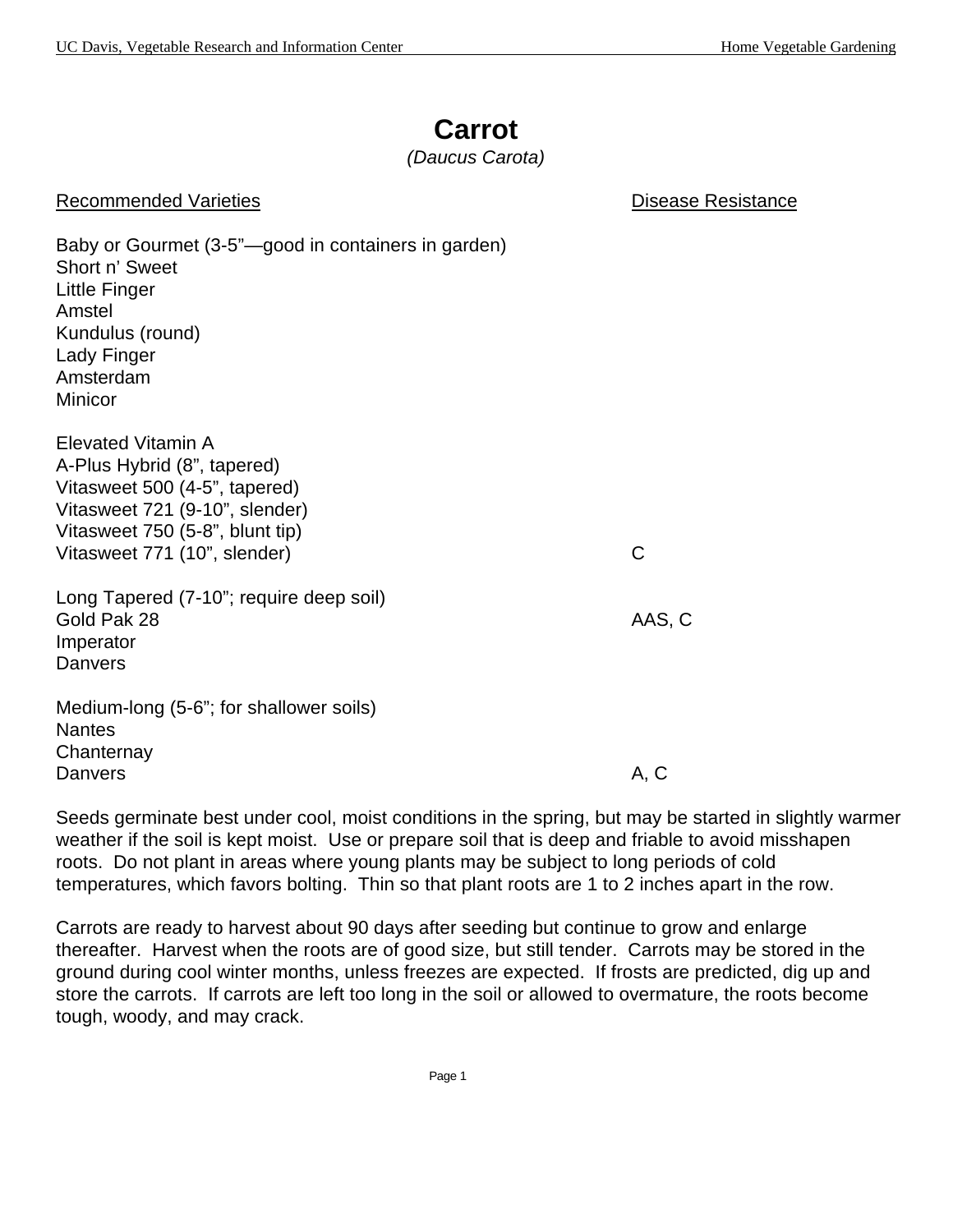| 1 (2-1/2 oz), raw |                   |                  | %RDA(m)                  | %RDA(f)           |
|-------------------|-------------------|------------------|--------------------------|-------------------|
| 31                | Vitamin A         | 2,025 RE         | 203                      | 253               |
| 0.1 g             | Vitamin C         | 7 mg             | 11                       | 11                |
| 4%                | Vitamin B6        | $0.11$ mg        | 6                        | 7                 |
|                   | <b>Folic Acid</b> | $10 \text{ mcq}$ | 5                        | 5.5               |
| $25 \text{ mg}$   |                   |                  |                          |                   |
| 0.7 <sub>g</sub>  |                   |                  |                          |                   |
| 7.3 <sub>g</sub>  |                   |                  |                          | % Min Requirement |
| 2.3 <sub>g</sub>  | Potassium         | $233 \text{ mg}$ |                          | 6                 |
|                   |                   |                  | <b>Primary Nutrients</b> |                   |

### **Nutritional Value of Carrot**

## **Problem Diagnosis for Carrot**

| <b>What the Problem</b>                                         | <b>Probable Cause</b>                       | <b>Comments</b>                                |
|-----------------------------------------------------------------|---------------------------------------------|------------------------------------------------|
| <b>Looks Like</b>                                               |                                             |                                                |
| Carrots twist around                                            | Plants are too close                        | Thin carrots to I - 2 inches                   |
| one another                                                     | together                                    | apart when plants are small.                   |
| Carrots rot or have enlarged                                    | Overwatering                                | Water less often. Do not                       |
| white "eyes"                                                    |                                             | plant carrots in heavy soil.                   |
| White growth on leaves                                          | Powdery mildew                              | Use fungicide if extensive                     |
|                                                                 |                                             | Sulfur may help                                |
| Thin, spindly growth                                            | Weed competition                            | Control weeds                                  |
| Rotted roots. White fungus                                      | Southern blight or                          | Avoid planting in infested                     |
| growth on soil surface and                                      | white mold. Caused by                       | soil. Nitrogen fertilizers                     |
| clinging to root. Small, oval                                   | Sclerotium rolfsii                          | may help.                                      |
| honey-colored to brown sclerotia<br>in fungal growth.           |                                             |                                                |
|                                                                 |                                             |                                                |
| Roots with surface tunnels                                      | Carrot rust fly. A small fly                | Peel off damaged area<br>before using. Harvest |
| filled with rusty mush. Stiff,<br>white maggots may be visible, | that lays its eggs in<br>crowns of carrots. | carrots as soon as possible                    |
| but no above ground symptoms.                                   |                                             | Control weed hosts. Do not                     |
|                                                                 |                                             | store carrots in ground                        |
|                                                                 |                                             | through winter.                                |
|                                                                 |                                             |                                                |